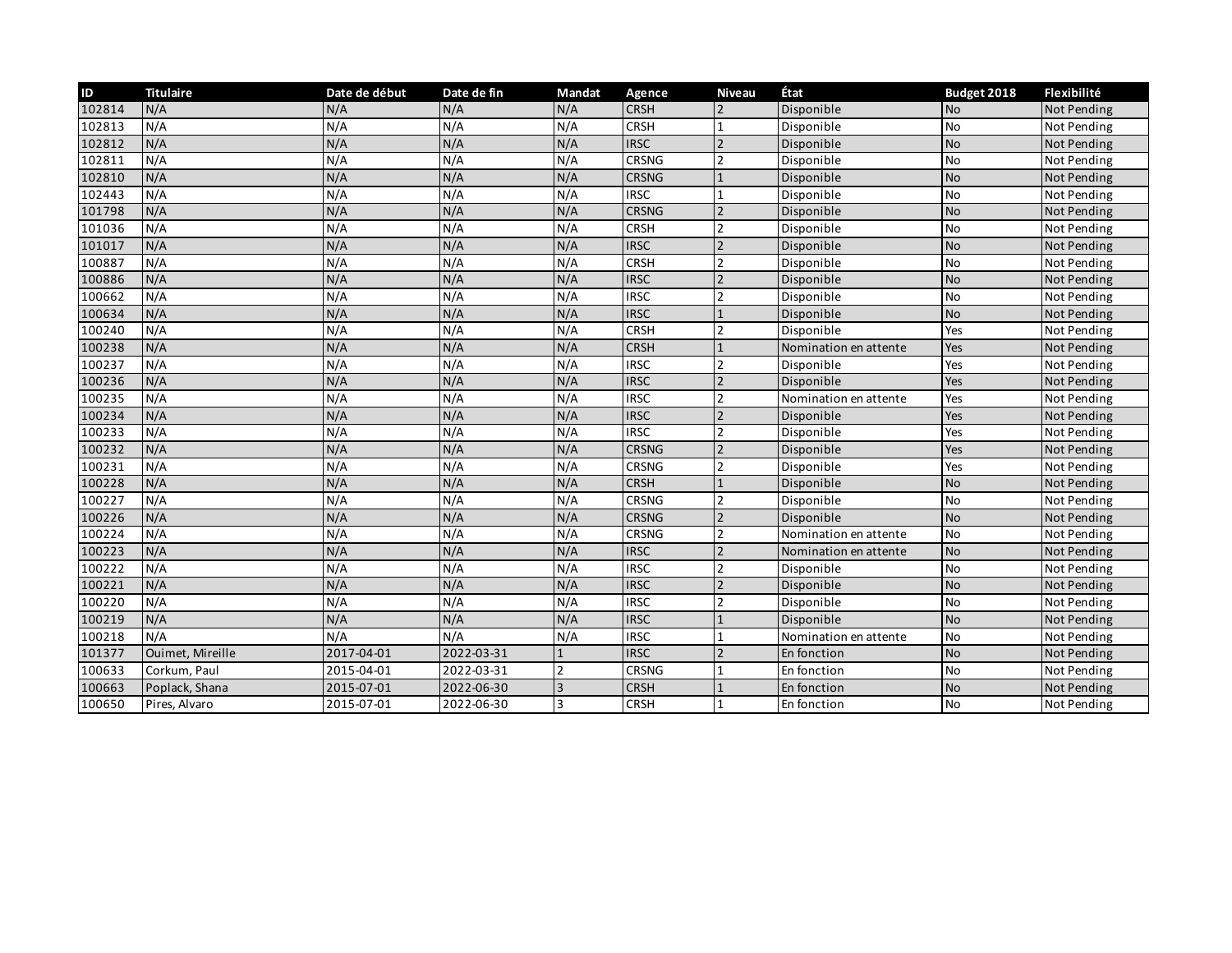| ID     | <b>Titulaire</b>       | Date de début | Date de fin | Mandat                   | Agence       | <b>Niveau</b> | État        | Budget 2018 | Flexibilité |
|--------|------------------------|---------------|-------------|--------------------------|--------------|---------------|-------------|-------------|-------------|
| 100848 | Baker, Ralph           | 2015-11-01    | 2022-10-31  |                          | <b>CRSNG</b> |               | En fonction | <b>No</b>   | Not Pending |
| 100733 | Ferguson, Stephen      | 2015-11-01    | 2022-10-31  |                          | <b>IRSC</b>  |               | En fonction | No          | Not Pending |
| 100851 | Tugwell, Peter         | 2016-01-01    | 2022-12-31  | $\overline{3}$           | <b>IRSC</b>  |               | En fonction | <b>No</b>   | Not Pending |
| 100850 | Grimshaw, Jeremy       | 2016-01-01    | 2022-12-31  | 3                        | <b>IRSC</b>  |               | En fonction | No          | Not Pending |
| 100849 | Otis, Ghislain         | 2016-01-01    | 2022-12-31  |                          | <b>CRSH</b>  |               | En fonction | <b>No</b>   | Not Pending |
| 100882 | Brabec, Thomas         | 2016-04-01    | 2023-03-31  |                          | CRSNG        |               | En fonction | <b>No</b>   | Not Pending |
| 101686 | Khacho, Mireille       | 2018-05-01    | 2023-04-30  |                          | <b>IRSC</b>  |               | En fonction | <b>No</b>   | Not Pending |
| 100883 | Northoff, Georg        | 2016-05-01    | 2023-04-30  |                          | <b>IRSC</b>  |               | En fonction | No          | Not Pending |
| 100881 | Beaman, Lori           | 2016-06-01    | 2023-05-31  |                          | <b>CRSH</b>  |               | En fonction | <b>No</b>   | Not Pending |
| 100888 | Sankoff, David         | 2016-07-01    | 2023-06-30  |                          | <b>CRSNG</b> |               | En fonction | <b>No</b>   | Not Pending |
| 100885 | Mouftah, Hussein       | 2016-09-01    | 2023-08-31  | $\overline{3}$           | <b>CRSNG</b> |               | En fonction | <b>No</b>   | Not Pending |
| 101528 | Crompton, Constance    | 2017-11-01    | 2023-10-31  |                          | <b>CRSH</b>  |               | En fonction | No          | Not Pending |
| 101519 | Chan, Kin              | 2017-11-01    | 2023-10-31  |                          | <b>IRSC</b>  |               | En fonction | <b>No</b>   | Not Pending |
| 101226 | Jabbour, Ghassan       | 2016-12-01    | 2023-11-30  |                          | <b>CRSNG</b> |               | En fonction | No          | Not Pending |
| 101143 | Bao, Xiaoyi            | 2017-01-01    | 2023-12-31  | 3                        | <b>CRSNG</b> |               | En fonction | <b>No</b>   | Not Pending |
| 102097 | Lundeen, Jeffrey       | 2019-04-01    | 2024-03-31  | $\overline{\phantom{a}}$ | <b>CRSNG</b> |               | En fonction | No          | Not Pending |
| 101744 | Rousseaux, Maxime      | 2018-04-01    | 2024-03-31  |                          | <b>IRSC</b>  |               | En fonction | <b>No</b>   | Not Pending |
| 102108 | Millar, Jason          | 2019-05-01    | 2024-04-30  |                          | <b>CRSH</b>  |               | En fonction | No          | Not Pending |
| 101737 | Bronson, Kelly         | 2018-05-01    | 2024-04-30  |                          | <b>CRSH</b>  |               | En fonction | <b>No</b>   | Not Pending |
| 101776 | Williams, Monnica      | 2019-07-01    | 2024-06-30  |                          | <b>IRSC</b>  |               | En fonction | <b>No</b>   | Not Pending |
| 101346 | Scaiano, Juan          | 2017-07-01    | 2024-06-30  |                          | <b>CRSNG</b> |               | En fonction | <b>No</b>   | Not Pending |
| 102291 | Erol Kantarci, Melike  | 2019-09-01    | 2024-08-31  |                          | <b>CRSNG</b> |               | En fonction | No          | Not Pending |
| 101365 | Boyd, Robert           | 2017-09-01    | 2024-08-31  |                          | <b>CRSNG</b> |               | En fonction | <b>No</b>   | Not Pending |
| 102215 | Newman, Stephen        | 2019-10-01    | 2024-09-30  |                          | CRSNG        |               | En fonction | No          | Not Pending |
| 101345 | Scassa, Teresa         | 2017-10-01    | 2024-09-30  |                          | <b>CRSH</b>  |               | En fonction | <b>No</b>   | Not Pending |
| 102236 | McGuire-Adams, Tricia  | 2019-11-01    | 2024-10-31  |                          | <b>IRSC</b>  |               | En fonction | No          | Not Pending |
| 101922 | Walker, Brett          | 2018-11-01    | 2024-10-31  |                          | <b>CRSNG</b> |               | En fonction | <b>No</b>   | Not Pending |
| 101546 | D'Amours, Damien       | 2017-11-01    | 2024-10-31  |                          | <b>IRSC</b>  |               | En fonction | No          | Not Pending |
| 102206 | Ross-Tremblay, Pierrot | 2020-01-01    | 2024-12-31  |                          | <b>CRSH</b>  |               | En fonction | <b>No</b>   | Not Pending |
| 102292 | Brunet, Jennifer       | 2020-02-01    | 2025-01-31  |                          | <b>IRSC</b>  |               | En fonction | No          | Not Pending |
| 101550 | St-Pierre, Julie       | 2018-02-01    | 2025-01-31  |                          | <b>IRSC</b>  |               | En fonction | <b>No</b>   | Not Pending |
| 101524 | Vaillancourt, Tracy    | 2018-04-01    | 2025-03-31  |                          | <b>IRSC</b>  |               | En fonction | No          | Not Pending |
| 102385 | Côté, Marceline        | 2020-05-01    | 2025-04-30  |                          | <b>IRSC</b>  |               | En fonction | <b>No</b>   | Not Pending |
| 102294 | Lessard, Benoit        | 2020-05-01    | 2025-04-30  |                          | CRSNG        |               | En fonction | No          | Not Pending |
| 102514 | Shuhendler, Adam       | 2020-07-01    | 2025-06-30  |                          | <b>CRSNG</b> |               | En fonction | <b>No</b>   | Not Pending |